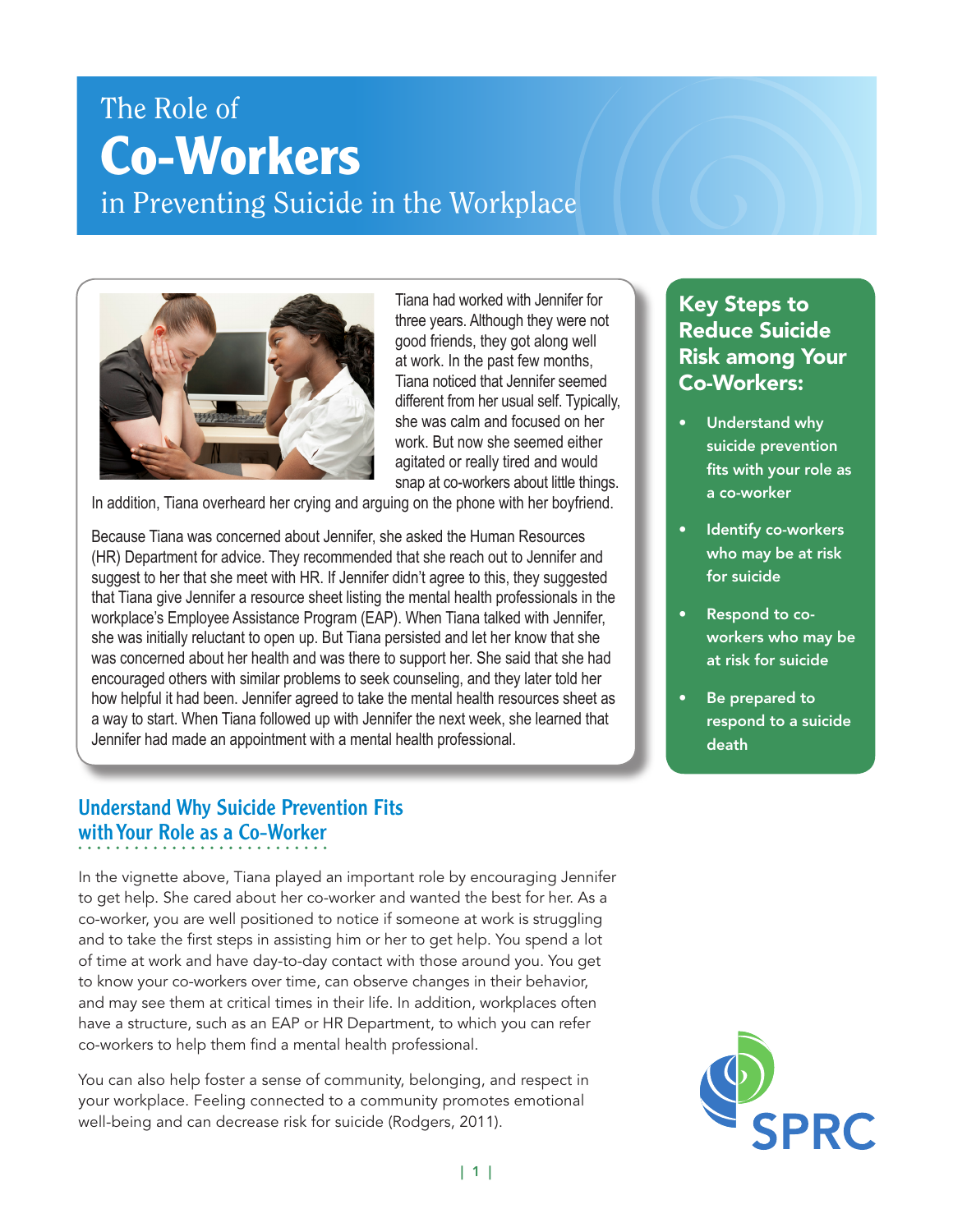#### *Sources of Help for Employees*

Employee Assistance Program (EAP): Many medium- to large-sized workplaces have EAPs. These programs provide confidential counseling and referrals for individual employees and their household members who have personal diffculties, such as mental health, substance abuse, health, work, or family/relationship problems that impact their ability to function. EAP professionals have significant training in assessment, referral, and short-term counseling.

Human Resources (HR) Department: Most workplaces have an HR Department, responsible for the hiring, training, and retention of employees. HR staff are concerned with the overall welfare of employees in the workplace and can take initial steps to help employees obtain confdential assistance with problems that may impact their work.



# Identify Co-Workers Who May Be At Risk for Suicide

#### *Be alert to problems that increase suicide risk*

You may notice problems facing your co-workers that may put them at risk for suicide. There are a large number of risk factors for suicide. Some of the most significant ones are:

- Prior suicide attempt(s)
- Alcohol and drug abuse
- Mood and anxiety disorders, e.g., depression, posttraumatic stress disorder (PTSD)
- Access to a means to kill oneself, i.e., lethal means

Suicide risk is usually greater among people with more than one risk factor. For individuals who are already at risk, a "triggering" event causing shame or despair may make them more likely to attempt suicide. These events may include relationship problems or breakups, problems at work, fnancial hardships, legal difficulties, and worsening health. Even though most people with risk factors will not attempt suicide, they should be evaluated by a professional.

(Adapted from Rodgers, 2011 and SPRC, 2008)

### *Look for signs of immediate risk for suicide*

There are some behaviors that may mean a person is at immediate risk for suicide. These three should prompt you to take action right away:

- Talking about wanting to die or to kill oneself
- Looking for a way to kill oneself, such as searching online or obtaining a gun
- Talking about feeling hopeless or having no reason to live

Other behaviors may also indicate a serious risk, especially if the behavior is new; has increased; and/or seems related to a painful event, loss, or change.

### *Know the Facts*

Suicide touches everyone but especially working age adults.

- Suicide takes the lives of about 38,000 Americans each year (CDC, 2010).
- The majority of the suicide deaths in the United States are among working age adults (ages 24–64), especially men (CDC, 2010).
- Each year over 8 million adults think seriously about taking their life, and over 1 million make an attempt (NSDUH, 2011).

However, there is help and hope when individuals and workplaces join forces to prevent suicide.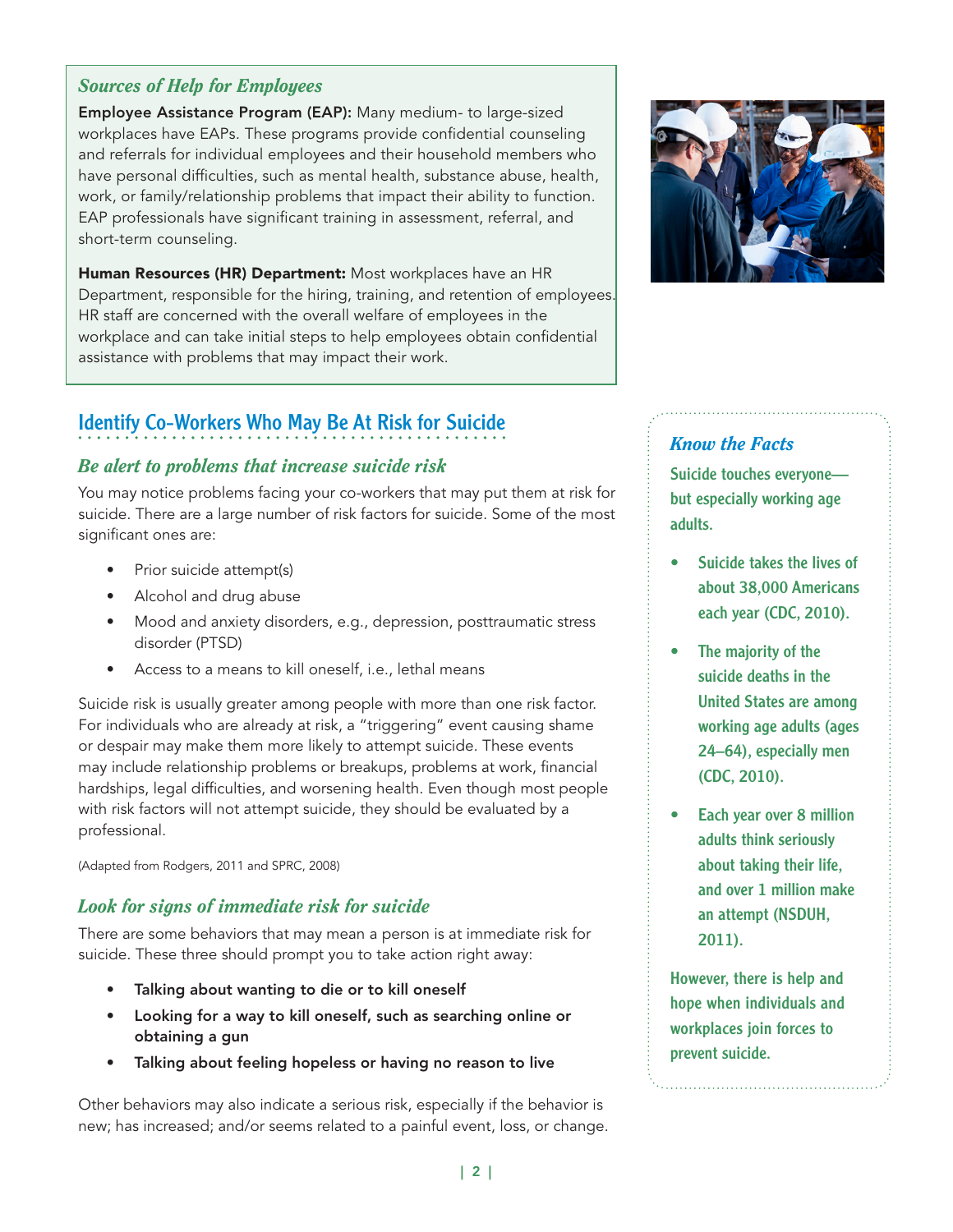- Talking about feeling trapped or in unbearable pain
- Talking about being a burden to others
- Increasing the use of alcohol or drugs
- Acting anxious or agitated; behaving recklessly
- Sleeping too little or too much
- Withdrawing or feeling isolated
- Showing rage or talking about seeking revenge
- Displaying extreme mood swings

(Adapted from National Suicide Prevention Lifeline, [n.d.])

# Respond to People Who May Be At Risk for Suicide

Be prepared by knowing who to contact in your workplace if a co-worker is in distress or suicidal. The EAP and HR Department are the appropriate first points of contact. If you do not have an EAP or HR Department, the National Suicide Prevention Lifeline can provide guidance and referrals to mental health professionals.

### *Take action if you encounter someone who is at immediate risk.*

If a co-worker is:

- Talking about wanting to die or to kill oneself
- Looking for a way to kill oneself, such as searching online or obtaining a gun
- Talking about feeling hopeless or having no reason to live

Take the following steps right away:

- 1. If the danger for self-harm seems imminent, call 911.
- 2. Stay with the person (or make sure the person is in a private, secure place with another caring person) until you can get further help.
- 3. Contact the EAP or HR Department and they will help you decide what to do. Provide any background information that may be helpful.
- 4. If you do not have an EAP or HR Department, contact the Lifeline and follow their guidance.
- 5. Continue to stay in contact with the person and pay attention to how he or she is doing.

### *Reach out to someone who may be at risk*

The steps just covered are an appropriate response to a co-worker showing immediate warning signs of suicide. To help other co-workers who may be at risk for suicide, you can take the steps below, depending on what feels most comfortable to you:

Talk with your EAP or HR Department or call the Lifeline about your concerns.

### *National Suicide Prevention Lifeline*

The Lifeline is a 24-hour toll-free phone line for people in suicidal crisis or emotional distress.The phone number is 1-800-273-TALK (8255). For a Lifeline wallet-sized card listing the warning signs of suicide and the toll-free number, go to http://www. suicidepreventionlifeline.org/ getinvolved/materials.aspx



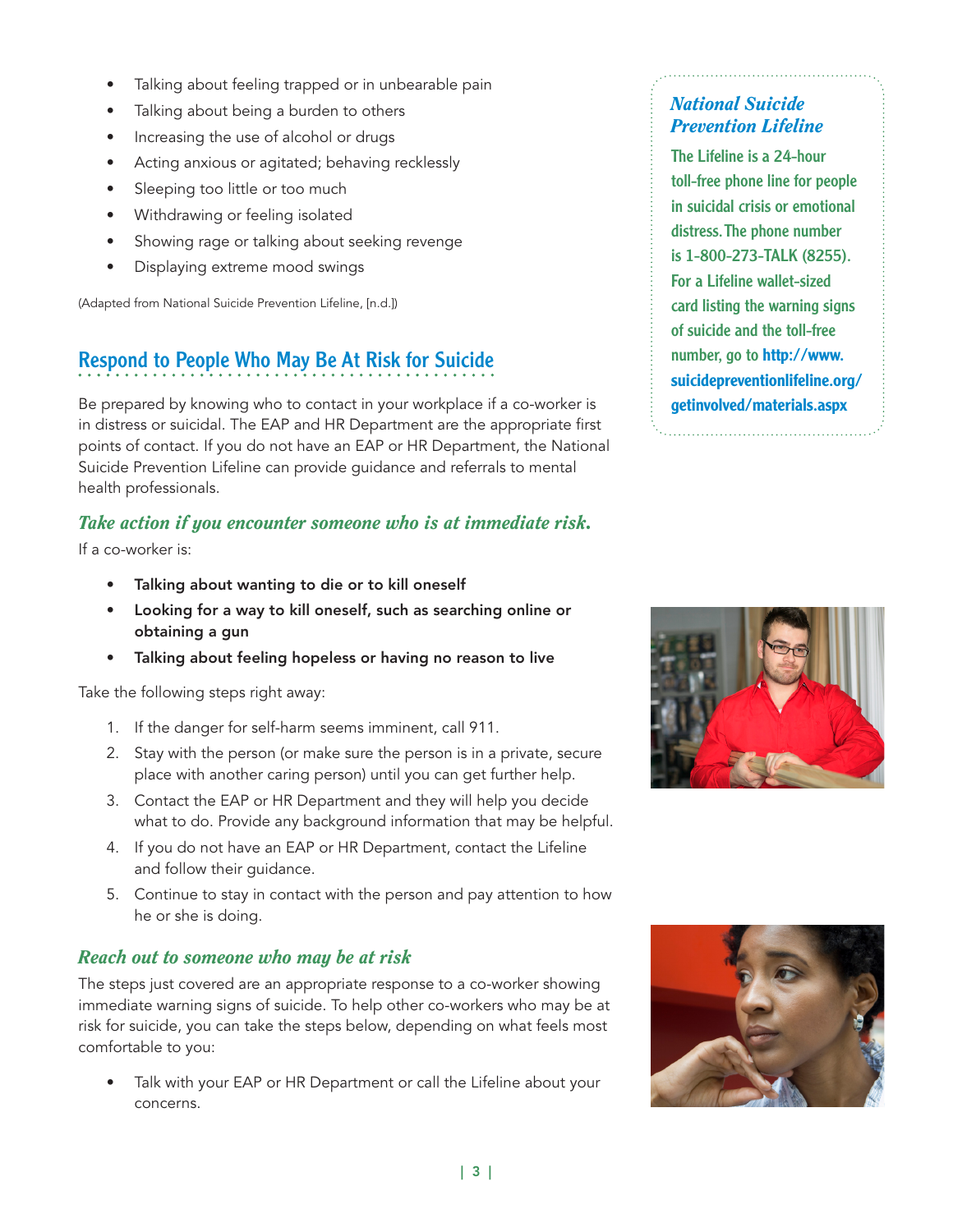- Reach out to the person:
	- o Ask how he or she is doing.
	- o Listen without judging.
	- o Mention changes you have noticed in your co-worker's behavior and say that you are concerned about his or her emotional well-being.
	- o Suggest that he or she talk with someone in the EAP, the HR Department, or another mental health professional. Offer to help arrange an appointment and go with the person.
- Continue to stay in contact with the person and pay attention to how he or she is doing.

# Be Prepared to Respond to a Suicide Death

It is also important for you and your co-workers to support each other in coping with a suicide of someone from work even if it does not occur on the job. Such an event can have a profound emotional effect on others in the workplace. Some people may struggle with guilt and unanswered questions about what they think they should have done to help, and some may experience depression or suicidal thoughts themselves. People experiencing a suicide loss usually need the same things that people who experience loss from other causes of death need: support, time to grieve, and space to share stories of the person they love.

Ask your EAP or HR Department if it offers any counseling or referrals to mental health professionals to help employees cope with a suicide.

### *Address Cultural Differences*

Differences in cultural background can affect how people respond to problems, the way they talk about death and dying, and their attitudes toward suicide, as well as how they feel about sharing personal information and seeking help. It is important to be aware of possible differences and tailor your responses accordingly. For example, individuals from some cultures may not be open to seeing a mental health provider, but they may be willing to talk with a faith community leader or traditional healer.

# **References**

Centers for Disease Control and Prevention (CDC). (2010). *Web-based injury statistics query and reporting system (WISQARS).* Retrieved from http://www.cdc.gov/injury/wisqars/index.html

Suicide Prevention Resource Center. (n.d.). *Warning Signs for Suicide.* Retrieved from http://www.sprc.org/aboutsuicide/warning-signs

Rodgers, P. (2011). *Understanding risk and protective factors for suicide: A primer for preventing suicide.* Waltham, MA: Suicide Prevention Resource Center, Education Development Center, Inc. Retrieved from http://www.sprc. org/sites/default/files/migrate/library/RiskProtectiveFactorsPrimer.pdf

Substance Abuse and Mental Health Services Administration. (2012). *Results from the 2011 National Survey on Drug Use and Health: Mental health findings*. Retrieved from http://www.samhsa.gov/data/NSDUH/2k11MH\_ FindingsandDetTables/2K11MHFR/NSDUHmhfr2011.htm#2.3

Suicide Prevention Resource Center. (2008). *Is Your Patient Suicidal?* Retrieved from http://www.sprc.org/sites/ sprc.org/files/library/ER\_SuicideRiskPosterVert2.pdf